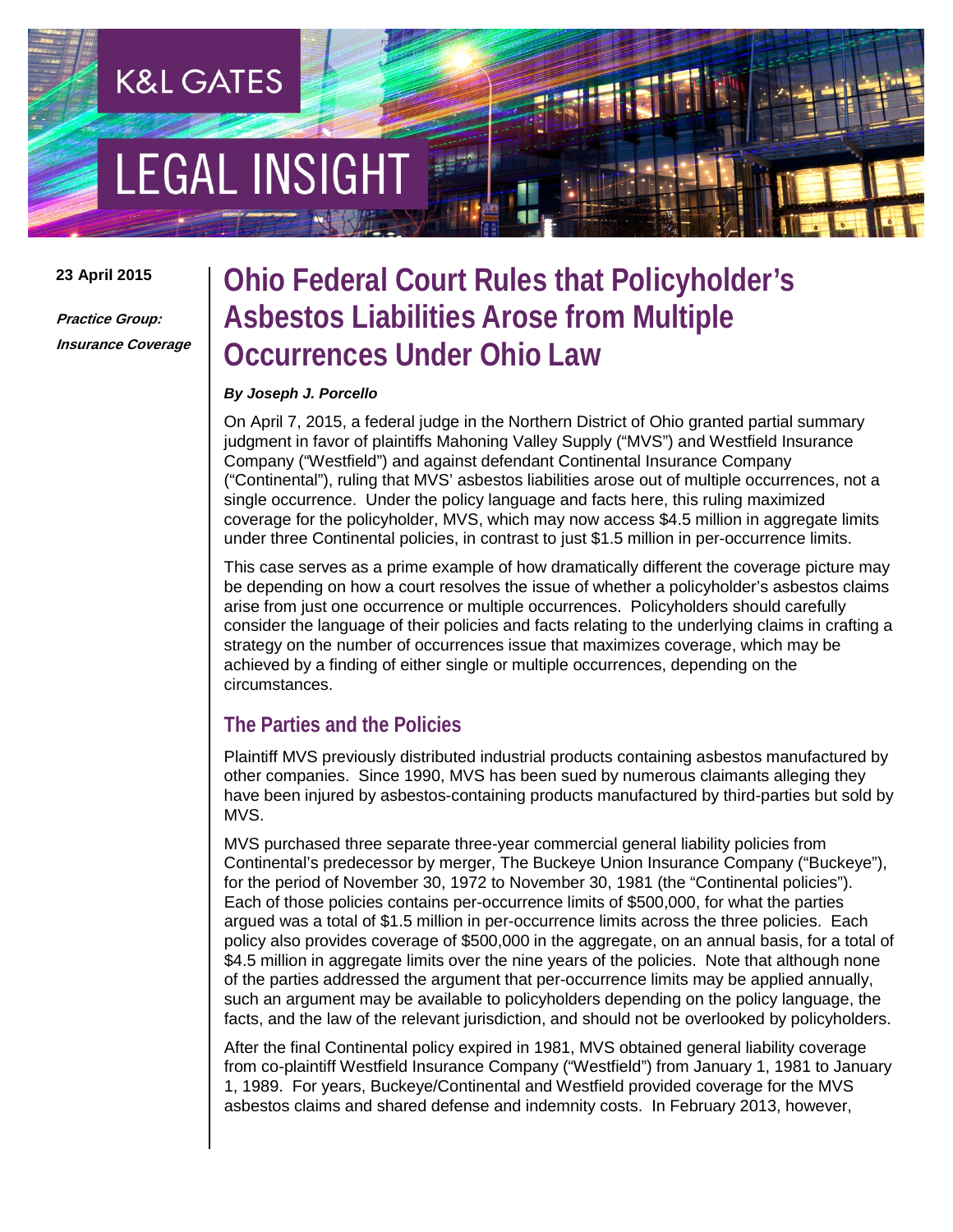## **Ohio Federal Court Rules that Policyholder's Asbestos Liabilities Arose from Multiple Occurrences Under Ohio Law**

Continental asserted that its policies were nearly exhausted, with just a few thousand dollars remaining of the \$1.5 million per-occurrence limits.

Westfield and MVS sued Continental in the U.S. District Court for the Northern District of Ohio, seeking a declaration that MVS was entitled to the \$4.5 million aggregate limits under the Continental policies for its asbestos claims.

## **The Parties' Cross-Motions for Partial Summary Judgment**

Plaintiffs Westfield and MVS and defendant Continental filed cross-motions for partial summary judgment seeking a determination whether, under the language of the applicable policies, the MVS asbestos claims arise from a single occurrence or multiple occurrences. Continental argued that the claims arise from a single occurrence: MVS' decision to distribute asbestos-containing products. If correct, the per-occurrence limits would afford MVS just \$1.5 million in total coverage for its asbestos claims, which was nearly exhausted, and Westfield would be forced to shoulder the future defense and indemnity costs for the MVS asbestos claims alone. Conversely, Westfield and MVS asserted that the claims arise from multiple occurrences: each MVS claimant's exposure to harmful asbestos fibers contained in the products distributed by MVS. A finding of multiple occurrences would enable MVS to access \$4.5 million in aggregate limits and Westfield to continuing sharing the defense and indemnity burden with Continental.

# **The Court's Ruling**

Applying Ohio law, the court held that the MVS asbestos claims arise from multiple occurrences, and therefore significant coverage remains available to MVS for those claims. The court's ruling was based on two grounds.

The first basis for the court's decision was the definition of the term "Occurrence" in the Continental policies.

"Occurrence" is defined as "an accident, including continuous or repeated exposure to conditions, which results in bodily injury or property damage neither expected nor intended from the standpoint of the insured."

Finding that the plain language of the policies was clear that the "occurrence" must be an "accident," the court noted the lack of a definition of "accident" in the policies and looked to *Webster's* for a dictionary definition. Based on this definition, the court concluded that an "accident" requires an event that is (1) the result of chance; (2) unintended or unnecessary; or (3) unforeseen or unplanned. Because MVS' decision to distribute asbestos-containing products was an intentional act, the court determined that it could not be an "accident," and thus could not be an "occurrence" under the policies, as asserted by Continental. In contrast, the court stated that Westfield's and MVS' definition of "occurrence" as arising from each individual's exposure to harmful asbestos fibers was consistent with the policy language, which specifically included exposures to dangerous conditions leading to injury.

The second basis for the court's decision was the application of the "cause test," under which the number of occurrences is determined by reference to the cause or causes of the damage or injury, rather than by the number of individual claims. The court found that, while the MVS asbestos claims are related to its decision to distribute asbestos-containing products, those claims are proximately caused by claimants' exposure to asbestos fibers from different